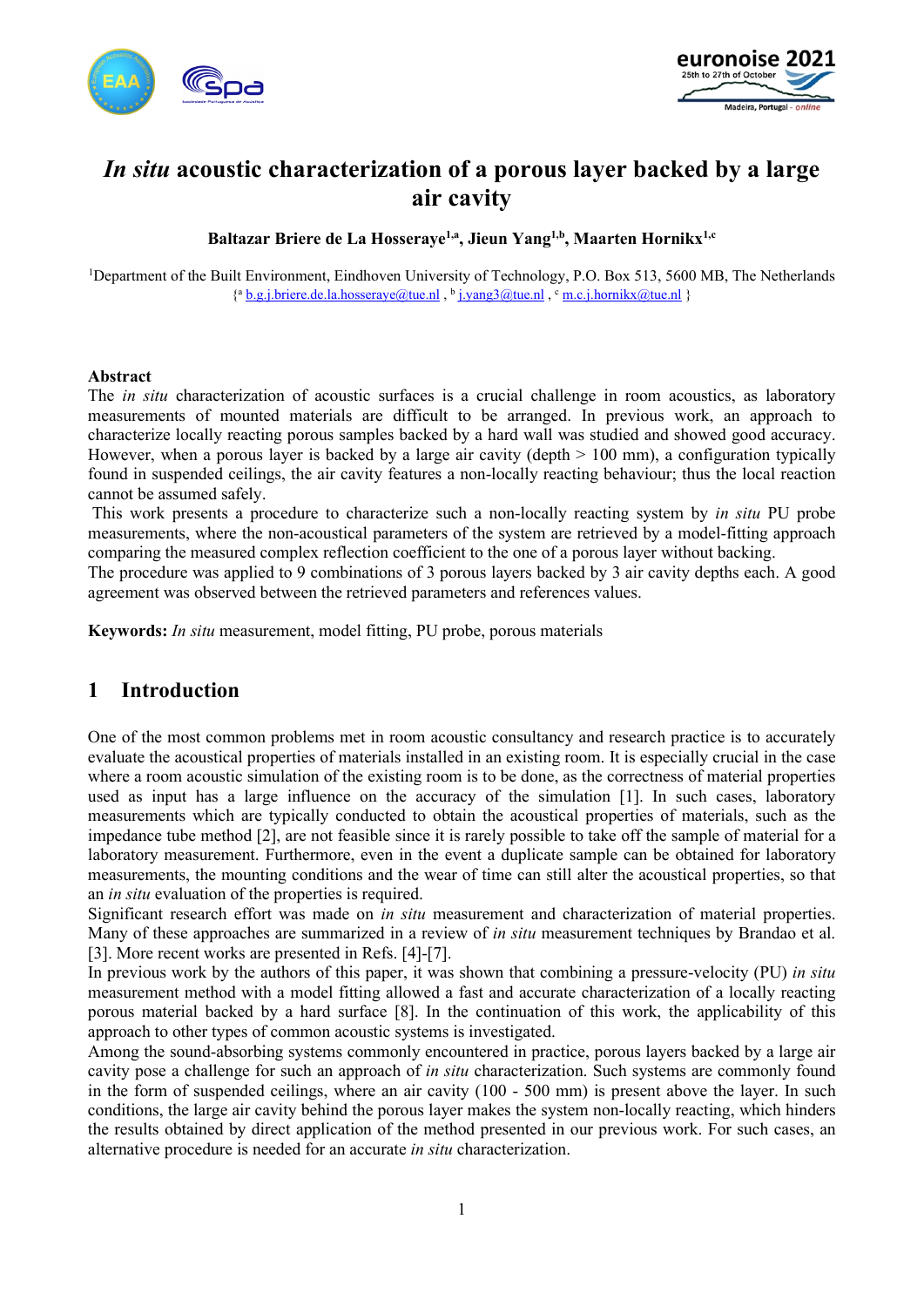

In this paper, an *in-situ* method is proposed to characterize a porous layer backed by a large air cavity. To overcome the challenge due to the non-locally reacting behaviour of the system, the fact that the properties of a porous layer with a large air cavity resemble the ones of a porous layer without backing is used. By using a model fitting procedure that finds minimal deviation between the measured reflection coefficients and predicted reflection coefficients based on an impedance model, the flow resistivity and the thickness of the porous layer will be retrieved. The depth of the cavity behind the layer is then retrieved from an analysis of the resonance frequencies in the complex reflection coefficient spectrum.

This paper is structured as follows: Section 2 presents the proposed characterization procedure in detail. Section 3 presents the methods used to validate the proposed method. In Section 4, the results of the characterization from virtual suspended ceilings (ideal cases) and real-life measurement are presented, along with an assessment of the resulting error in terms of acoustical properties. Finally, conclusions and prospects are discussed in Section 5.

# **2 Characterization procedure**

The *in situ* characterization method proposed in this work follows the same general layout as the procedure described in Ref. [9]. It consists of two steps: a PU *in situ* measurement above the surface of the boundary system to characterize, and a post-processing that retrieves the non-acoustical parameters of the system based on a model-fitting procedure.



Figure 1 – Arrangement of the sound source and PU probe above a porous panel backed by an air cavity to measure *Zm*.

### **2.1 Impulse response measurement**

Impulse responses of the acoustic pressure and normal particle velocity are captured with a PU probe near the material's surface  $(h \leq 20 \text{ mm})$ , as well as in free field, with a small sound source in vertical alignment with the probe at a distance  $d = 260$  mm. The configuration used to measure the material's surface is pictured in Figure 1. After a time-windowing step with the Adrienne window [9] that allows the removal of late parasitic reflections, the impedance in free field  $Z_f$  and near the material surface  $Z_m$  are computed from the measured impulse responses and the normal reflection coefficient is estimated as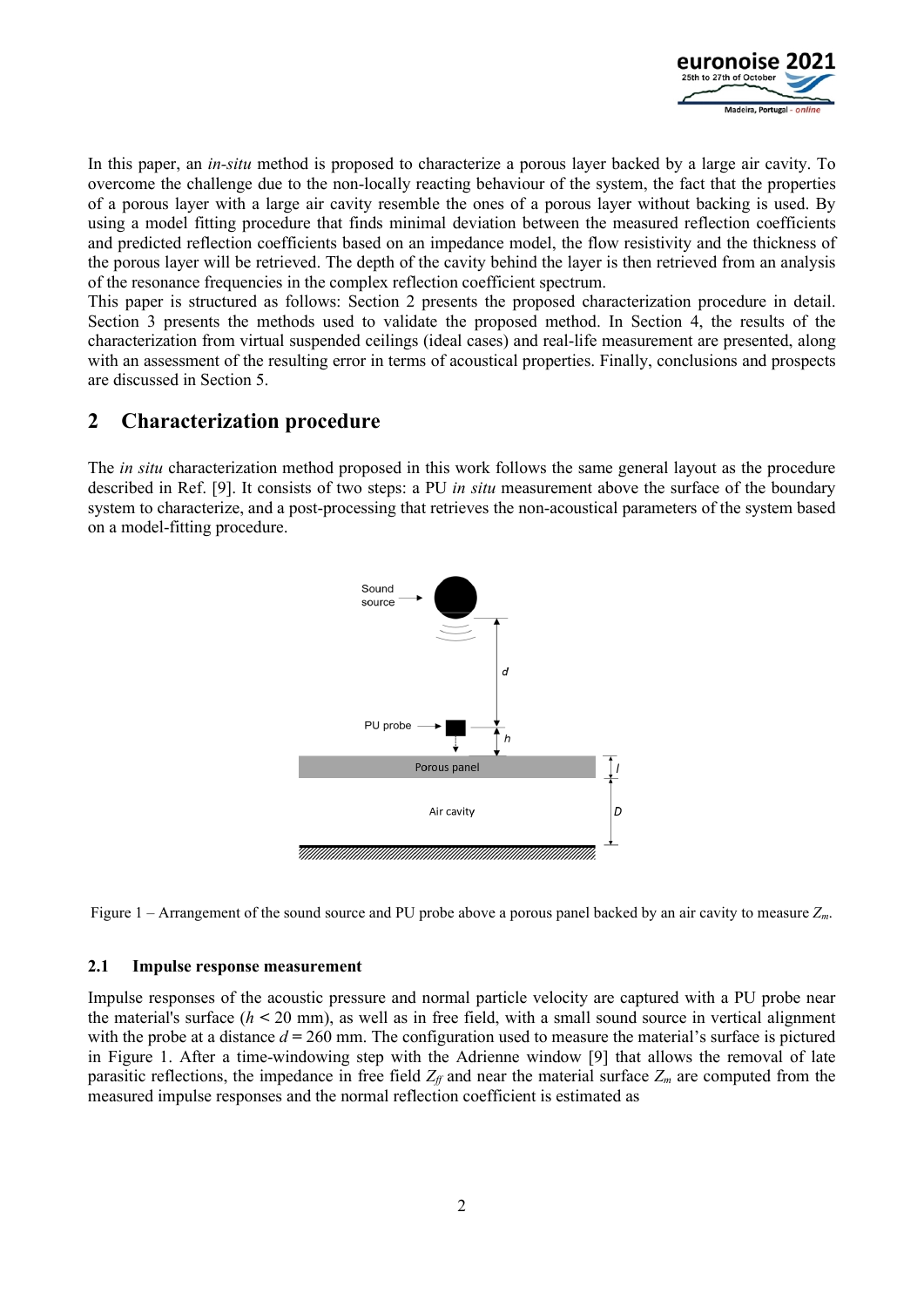

$$
R_{in\,situ}(h) = \frac{\frac{Z_m}{Z_{ff}} - 1}{\frac{Z_m}{Z_{ff}}\left(\frac{d}{d+2h}\right)\left(\frac{ik(d+2h)+1}{ikd+1}\right) + 1}e^{ik2h}.\tag{1}
$$

Equation (1) estimates the reflection coefficient under the assumption that both incident and reflected wave are plane waves but includes a correction for the amplitude decay of spherical propagation, which provides more accurate results for a short source-to-probe distance.

#### **2.2 Estimation of the flow resistivity and thickness of the porous layer**

The model fitting process to retrieve the porous layer parameters makes use of the normal incident plane wave reflection coefficient predicted for a porous layer without any hard backing (standalone porous layer: "air - porous layer – air" system). This model was chosen over the impedance model of a porous layer backed by an air cavity because the latter model's is inaccurate when the air cavity depth is large. Furthermore, it was observed that in such a case, the global trend of the complex reflection coefficient resembles the one of the standalone porous layer. It will be shown in this paper that this allows retrieving the system's properties with good accuracy.

The measured reflection coefficient is thus compared to the predicted reflection coefficient of a standalone porous layer, using the empirical Delany-Bazley-Miki (DBM) model. The DBM model predicts the characteristic impedance *ξ<sup>c</sup>* (normalized with respect to the characteristic impedance of air) and propagation constant  $k_c$  of a porous medium from the flow resistivity  $\sigma$  with the following polynomial expressions

$$
k_c(f,\sigma) = \frac{2\pi}{c_0} \bigg[ 1 + 7.81 \left( 10^3 \frac{f}{\sigma} \right)^{-0.618} - j11.41 \left( 10^3 \frac{f}{\sigma} \right)^{-0.618} \bigg] \tag{2}
$$

$$
\xi_c(f,\sigma) = \left[1 + 5.50 \left(10^3 \frac{f}{\sigma}\right)^{-0.632} - j8.43 \left(10^3 \frac{f}{\sigma}\right)^{-0.632}\right] \tag{3}
$$

The plane wave reflection coefficient of normal incident sound wave of the standalone porous layer with thickness *l* is then predicted following the transfer matrix formulation

$$
R_{layer}(f,\sigma,l) = \frac{(\xi_c+1)(\xi_c-1)e^{i2k_c l} + (1-\xi_c)(\xi_c+1)}{(\xi_c+1)(\xi_c+1)e^{i2k_c l} + (1-\xi_c)(\xi_c-1)}\tag{4}
$$

Using the formulations from Equations **(**1) and (4), a cost function is set to minimize the difference between the measured data  $R_{in-situ}$ (h) and the prediction  $R_{layer}$ ( $\sigma$ , l) which becomes

$$
F(\sigma, l, h) = \sum_{\Delta f} \left\| Re(R_{in-situ}(f, h) - R_{layer}(f, \sigma, l)) \right\| + \sum_{\Delta f} \left\| Im(R_{in-situ}(f, h) - R_{layer}(f, \sigma, l)) \right\| \tag{5}
$$

where *Δf* is the frequency range of the fitting. The frequency range of interest in this work is *Δf* **=** [1 - 8] kHz because this is where the plane wave assumption is the most accurate for the used experimental setup. The lower and upper bounds of the frequency range are  $f_l$  and  $f_u$  respectively. For the fittings performed in this work, the elements of the frequency vectors were logarithmically spaced to avoid a larger weight of the higher frequencies.

The cost function *F* is minimized in MATLAB with the *fmincon* function used as core solver to a *MultiStart* object, which runs the solver for a given number of starting points uniformly distributed across the search space, and yields the best minimum.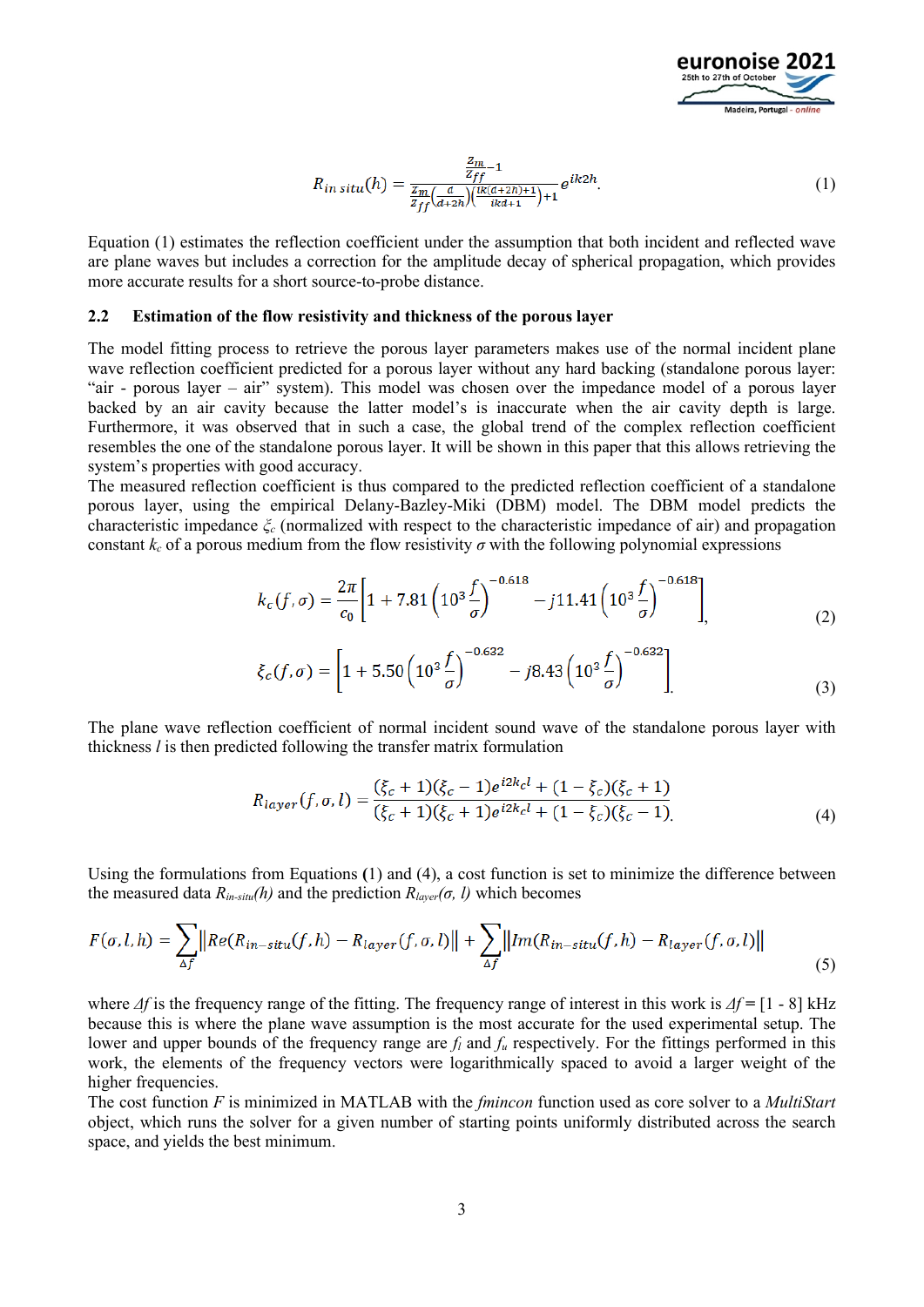

The search space, which is defined by the lower  $(x_i)$  and upper boundaries  $(x_i)$  for each parameter, is presented in Table 1. The search space of the flow resistivity  $(\sigma)$  is chosen to encompass the values encountered for the most commonly used porous materials. The probe-to-sample distance (*h*) is expected to be within [0,30] mm. It should be noted that the thickness of the material (*l*) is considered as a variable in the characterization process in the same manner as the flow resistivity. This simulates a scenario when it is not possible to measure the material thickness due to mounting conditions. Furthermore, the probe to sample distance *h* is also considered as a fitting variable, as its exact effective value is difficult to measure with sufficient precision. In this study, the probe was placed about 10 mm above the material.

The number of starting points chosen to run the *MultiStart* process is  $N_x = 50$ , which ensured the finding of a unique optimum point in this search space. This was assessed with a normalized standard deviation lower than 1% over 7 *Multistart* runs for each parameter. For the fitting process, the data was reduced to 300 logarithmically spaced frequencies.

The parameters yielding the best fitting (named hereafter  $\sigma^*$ ,  $l^*$  and  $h^*$ ) are then used for the final estimations of the measured and DBM-fitted reflection coefficients as follows

$$
R_{in-situ,opt}(f) = R_{in-situ}(f, h^*) \tag{6}
$$

$$
R_{layer,opt}(f) = R_{layer}(f, \sigma^*, l^*) \tag{7}
$$

Table 1 – Lower  $(x_i)$  and upper limits  $(x_i)$  of search space for the optimization variables in this study.

|                     | $\mathcal{X}$ l | $x_u$                    |
|---------------------|-----------------|--------------------------|
| $\sigma$ (kPa s/m2) | $\times 10^3$   | $\times$ 10 <sup>6</sup> |
| $'$ (mm)            |                 | 200                      |
| $h$ (mm)            |                 |                          |

#### **2.3 Estimation of the air cavity depth**

Once the previously described model fitting is done, estimations of the porous layer thickness *l\** and flow resistivity *σ\** are obtained. In case an *in situ* inspection is not possible, the air cavity depth behind the sample still needs to be retrieved.

The proposed method estimates the air cavity depth by analysis of the resonance peaks in the measured reflections coefficient, using the previously estimated porous layer thickness

$$
D^* = \frac{c_0}{2\delta_f} - l^*,\tag{8}
$$

$$
\delta_f = \sum_{n=1}^{N-1} \frac{f_{n+1} - f_n}{N-1} \tag{9}
$$

In Equation (9), the  $f_n$  is the n<sup>th</sup> peak frequencies, and *N* is the total number of detected peaks.

This method to estimate the cavity depth implicitly assumes that the travelling time of the sound wave in the porous material is negligible compared to the travelling time of the sound wave in the air cavity, which is true in most cases if the porous layer is thin compared to the cavity depth. The average over the frequency leaps between consecutive peaks is used to mitigate the error related to the variation of the sound speed with frequency in the porous layer.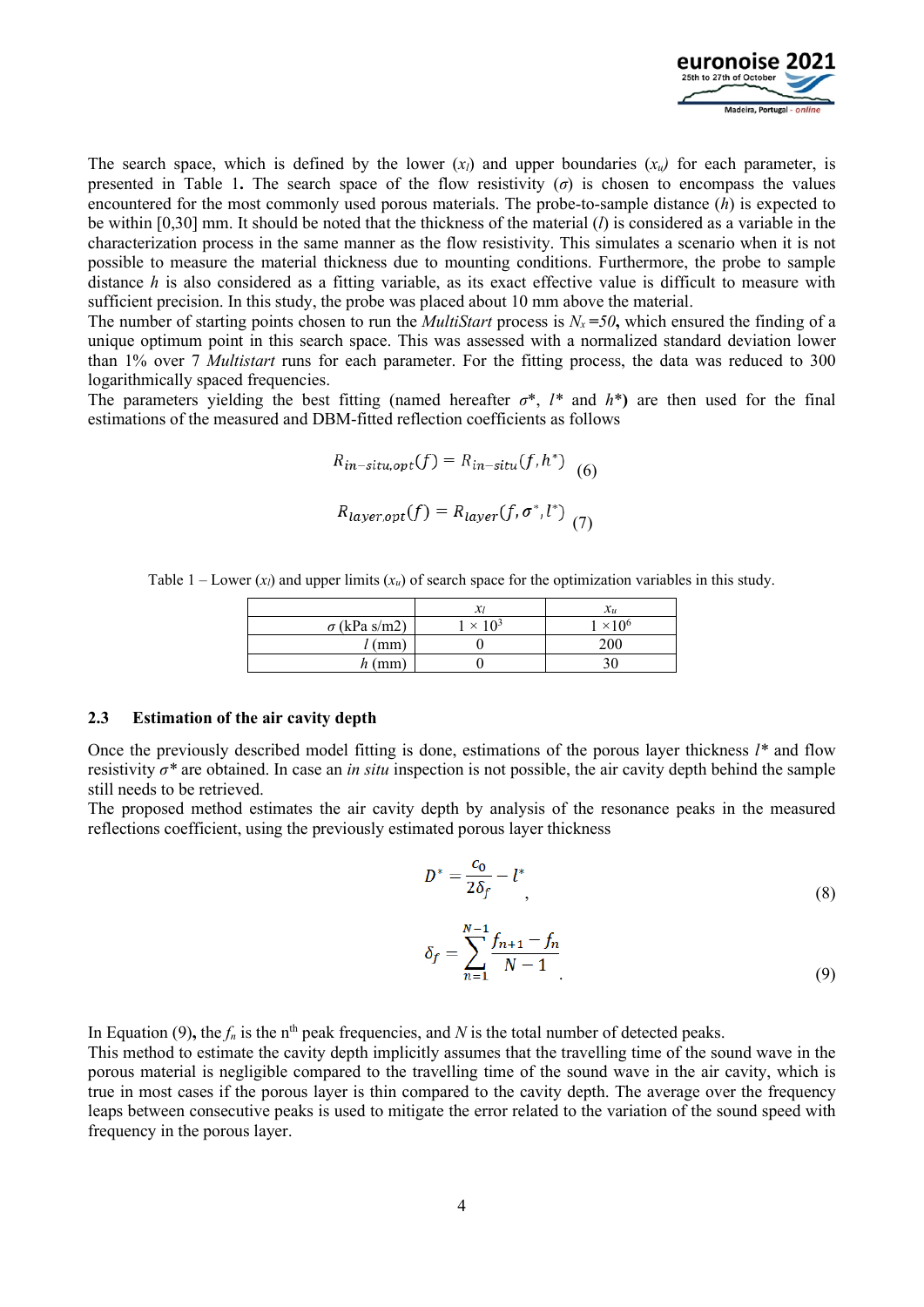

The peak detection was performed with the *findpeaks* function in MATLAB, applied to the real part of *Rin-situ,opt*. It is also possible to detect the interference peak visually from the measurement spectrum, the latter method being preferred in case of a noisy signal, because in such case parasitic peaks are likely to be detected irrelevantly.

# **3 Experimental validation**

The experimental validation of the procedure was performed on three porous layers (materials A, B and C), that were mounted above a concrete floor with three cavity depths: 160 mm, 240 mm and 500 mm. The dimensions of the samples were  $500 \times 500$  mm for materials A and B, and  $600 \times 1000$  mm for material C. These dimensions were considered sufficient to avoid significant size effects above 1 kHz, which is the frequency range measured. The reference flow resistivities and thicknesses of the three samples are shown in Table 2**.**

Table 2 – Reference flow resistivities and thicknesses of the porous layers used for the experimental validation. The flow resistivities values were obtained from impedance tube measurement using the low frequency limit of the dynamic mass density [11].

| Sample     | $\sigma_{ref}$ (kPa s/m <sup>2</sup> ) | (mm)<br>ref |
|------------|----------------------------------------|-------------|
| Material A |                                        |             |
| Material B |                                        |             |
| Material C |                                        |             |

The measurements were realised with the "*In situ* absorption testing" (name by the manufacturer, Microflown Technologies). It consists of a PU probe attached to a small round loudspeaker via a light decoupling structure, which sets the source-to-probe distance to 260 mm. The source signal, a 5 seconds esweep sine, was produced from a laptop running the room acoustic software DIRAC 6. The signal was sent to an amplifier before being sent to the small source. The acquired signals were recorded by the same laptop and the de-convolutions into impulse responses were performed by DIRAC 6.

The setup was positioned close to the panel's surface with the help of a tripod, so that the probe was located at a height  $h_{ref} = 10$  mm above the surface and the source vertically aligned with the probe, as shown in Figure 2. The velocity sensor was carefully oriented to capture the velocity normal to the sample's surface. As for the horizontal location above the plane, the PU probe was placed within the confidence region for PU probe measurements, which minimizes the influence of the sound waves diffracted on the edges of the samples [10]. This means that the probe was placed within a distance of *L*/3 from the center of the sample, with *L* being the side length of the sample. Additionally, care was taken to not place the probe exactly at the centre of the sample, where edge-diffracted waves interfere constructively.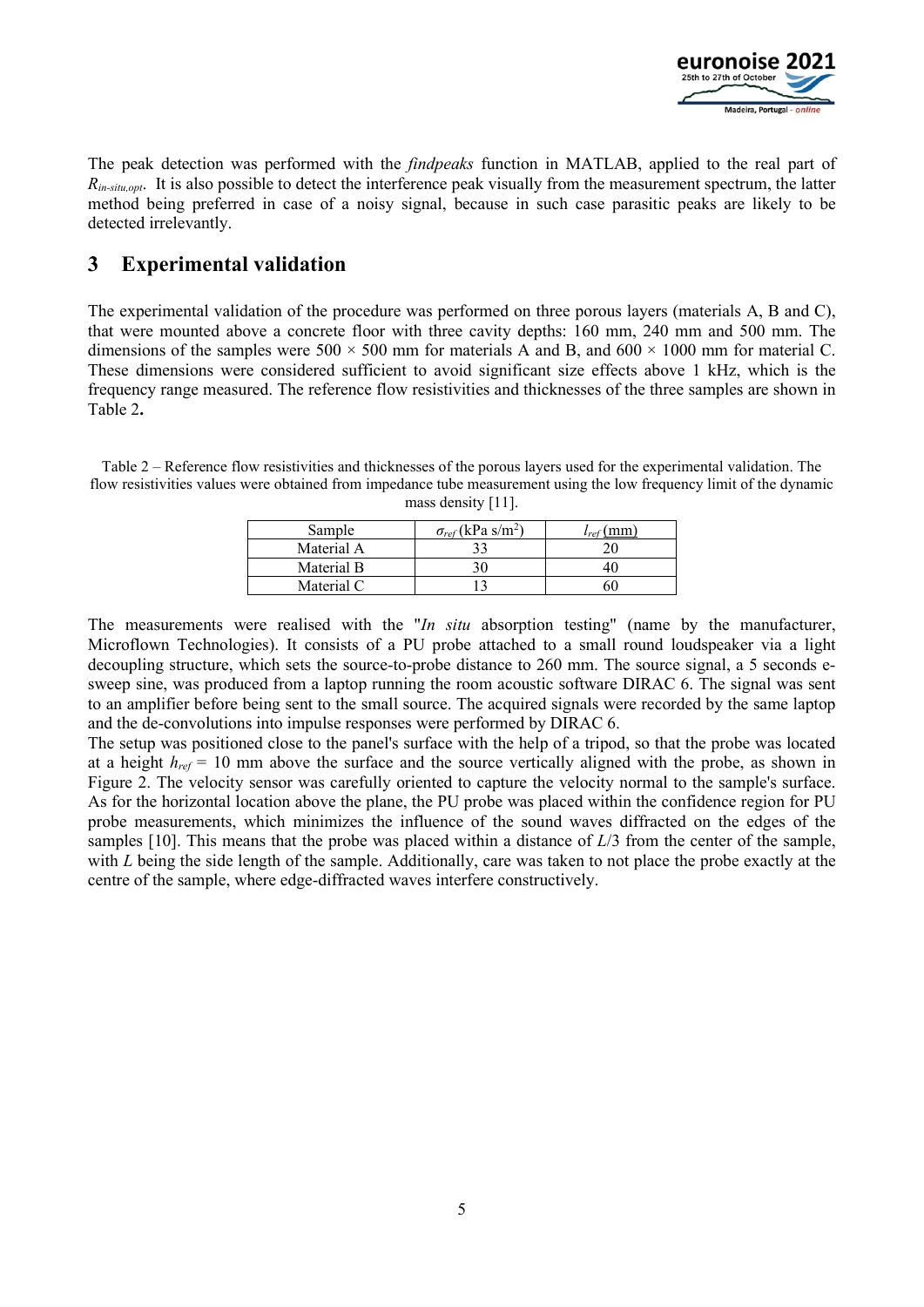



Figure 2 – Picture of the experimental validation setup. The sample of material B is mounted on rubber bars to create a 240 mm air gap between the sample and the concrete.

The area within 1 m around the measurement location was cleared to avoid strong parasitic reflections from neighbouring objects. By doing so, the time windowing of the impulse responses can be chosen so as to include the reflection from the concrete floor in the largest air gap configuration (500 mm), while windowing out the later reflections from the neighbouring environment. These considerations led to the use of an Adrienne windows with a total time length of 6 ms for the time-windowing of the impulse responses.

### **4 Results**



Figure 3 – Comparison of measured reflection coefficient (Material C with a 160 mm cavity) and fitted model of standalone layer. A similar global trend within the fitting frequency range (delimited with red lines) is observed between case with the air cavity, which is measured (*Rin-situ,opt*), and the case without backing, which is modelled and fitted to the measurement (*Rlayer,opt*),.

The characterization results of the experiment are shown in Table 3, and an example of the obtained fitting is pictured in Figure 3. For each configuration measured, the optimal parameters *σ\**, *l\** and *h\** are presented, as well as the estimated cavity depth  $D^*$ . It can be observed that the values retrieved for the flow resistivity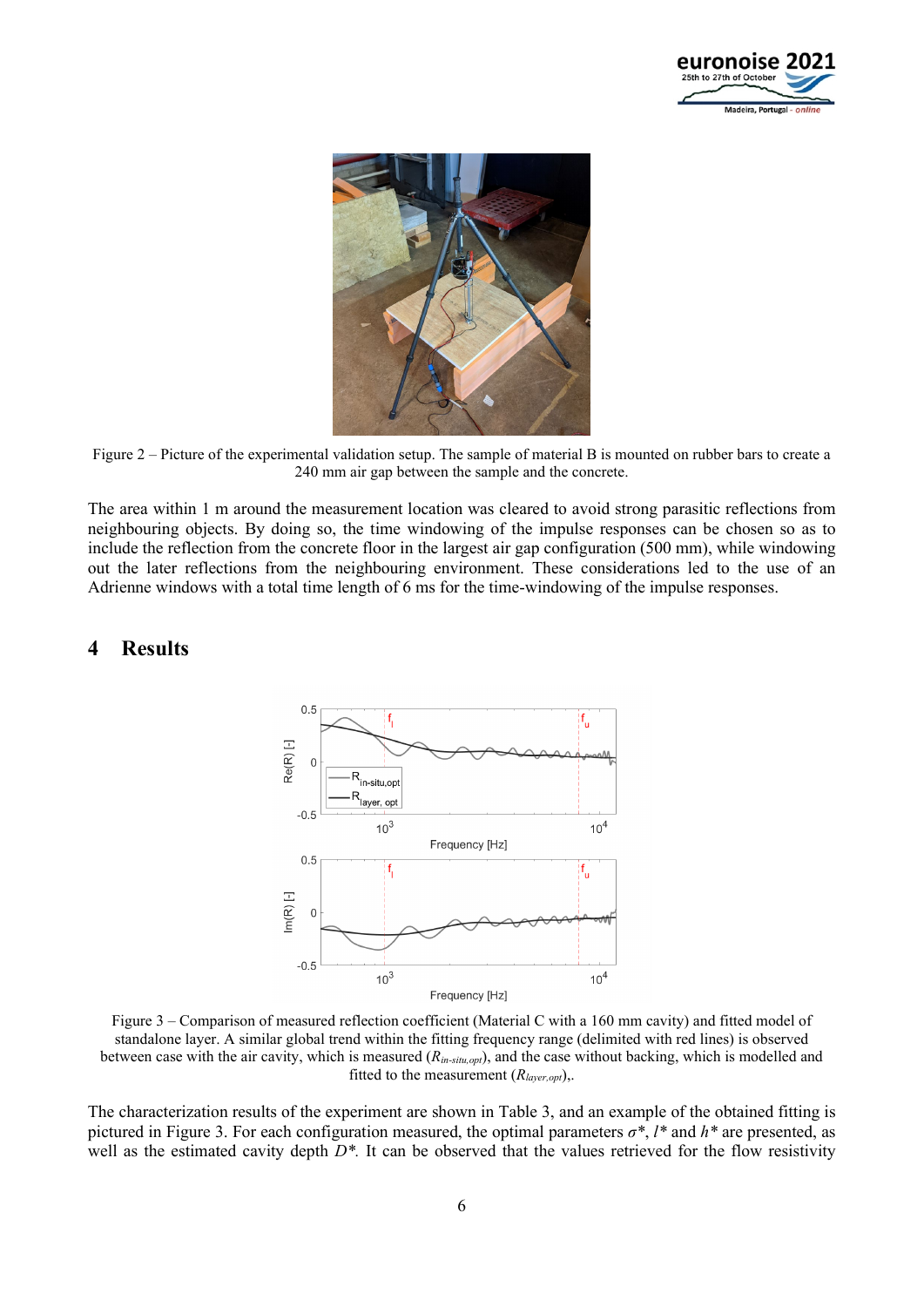

vary significantly depending on the air cavity depth behind the sample, with the error to the reference value being greater for a larger air cavity. A possible reason for this is that the flow resistivity has a reduced influence on the measured acoustical properties as the air cavity becomes larger. Because of this reduced influence, retrieving the flow resistivity through the model fitting of the acoustical properties becomes less accurate.

The retrieved thickness are however in good agreement with the references, with a maximum observed deviation of 15% (Material B with 240 mm cavity). The retrieved cavity depths are also in very good agreement with the reference, with deviations lower than 8%. In terms of absolute values, it can be noted that the deviations observed correspond at most to a 6 mm error for the porous layer thickness and to a 19 mm difference for the cavity depth.

It can also be seen that the retrieved values for the probe-to-sample distance are always within a 3 mm deviation to the measured distance (10 mm), which suggests that using *h* as a fitting variable leads to realistic results and does not hinder the characterization.

To investigate the influence of the characterization error on the modelling of the acoustic properties, the normal incidence absorption coefficient was computed in 1/3 octave bands from the retrieved parameters and compared to the absorption coefficient obtained from the reference parameters. This can be seen in Figures 4, 5 and 6 for materials A, B and C respectively, in the frequency range 80 Hz - 12 kHz. The maximum errors for each case are reported in Table 4.

It can be seen from the figures that the reconstructed absorption coefficients are in very good agreement with the references for all the measured systems. In most of the measured cases, the error in 1/3 octave band appears negligible. For some cases, such as Material B with 240 mm cavity (Figure 5 (b)) and Material C with 500 mm cavity (Figure 6 (c)), visible errors are however observed in the lower 1/3 octave bands.

From Table 4**,** the maximum error observed in the absorption coefficient is 0.13, which is obtained for material C backed with a 500 mm thick cavity. For all the other cases, the maximum error remains below 0.10 (or 0.10  $\times \pi$  of phase error). It appears from this result that a combination of a low flow resistivity layer with such a large air cavity is unfavourable to predict the acoustical properties accurately.

These results suggest that the *in situ* characterization procedure provides a prediction of the acoustic absorption of the system that is in good agreement with the prediction obtained from the reference parameters.

|            |                                    | $D = 160$ mm  | $D = 240$ mm  | $D = 500$ mm   |
|------------|------------------------------------|---------------|---------------|----------------|
| Material A | $\sigma^*$ (kPa s/m <sup>2</sup> ) | $35 (+6%)$    | $36 (+9%)$    | 41 $(+24%)$    |
|            | $l^*$ (mm)                         | $20.5 (+3\%)$ | $22 (+10\%)$  | $22 (+10\%)$   |
|            | $h^*(mm)$                          | 11 $(+10\%)$  | $10.9 (+9\%)$ | $12.2 (+22%)$  |
|            | $D^*$ (mm)                         | $156(-3%)$    | $240(0\%)$    | 506 $(+1\%)$   |
| Material B | $\sigma^*$ (kPa s/m <sup>2</sup> ) | $31 (+3%)$    | $28(-7%)$     | $36 (+20\%)$   |
|            | $l^*$ (mm)                         | $35(-13%)$    | $34(-15%)$    | $37(-8%)$      |
|            | $h^*(mm)$                          | $10.4 (+4%)$  | $9.7(-3%)$    | $12.0 (+20\%)$ |
|            | $D^*$ (mm)                         | $172 (+8\%)$  | $236(-2%)$    | 481 $(-4%)$    |
| Material C | $\sigma^*$ (kPa s/m <sup>2</sup> ) | $13.0(0\%)$   | $11.0(-15%)$  | $9.4(-30\%)$   |
|            | $l^*$ (mm)                         | 52 $(-13%)$   | 59 $(-2%)$    | $57(-5%)$      |
|            | $h^*(mm)$                          | $12.1 (+21%)$ | $9.7(-3%)$    | $12.0 (+20\%)$ |
|            | $D^*$ (mm)                         | $165 (+3%)$   | $254 (+6\%)$  | 489 $(-2%)$    |

Table 3 – Characterization results of measured samples. The relative errors (in %) to the reference are shown in parenthesis.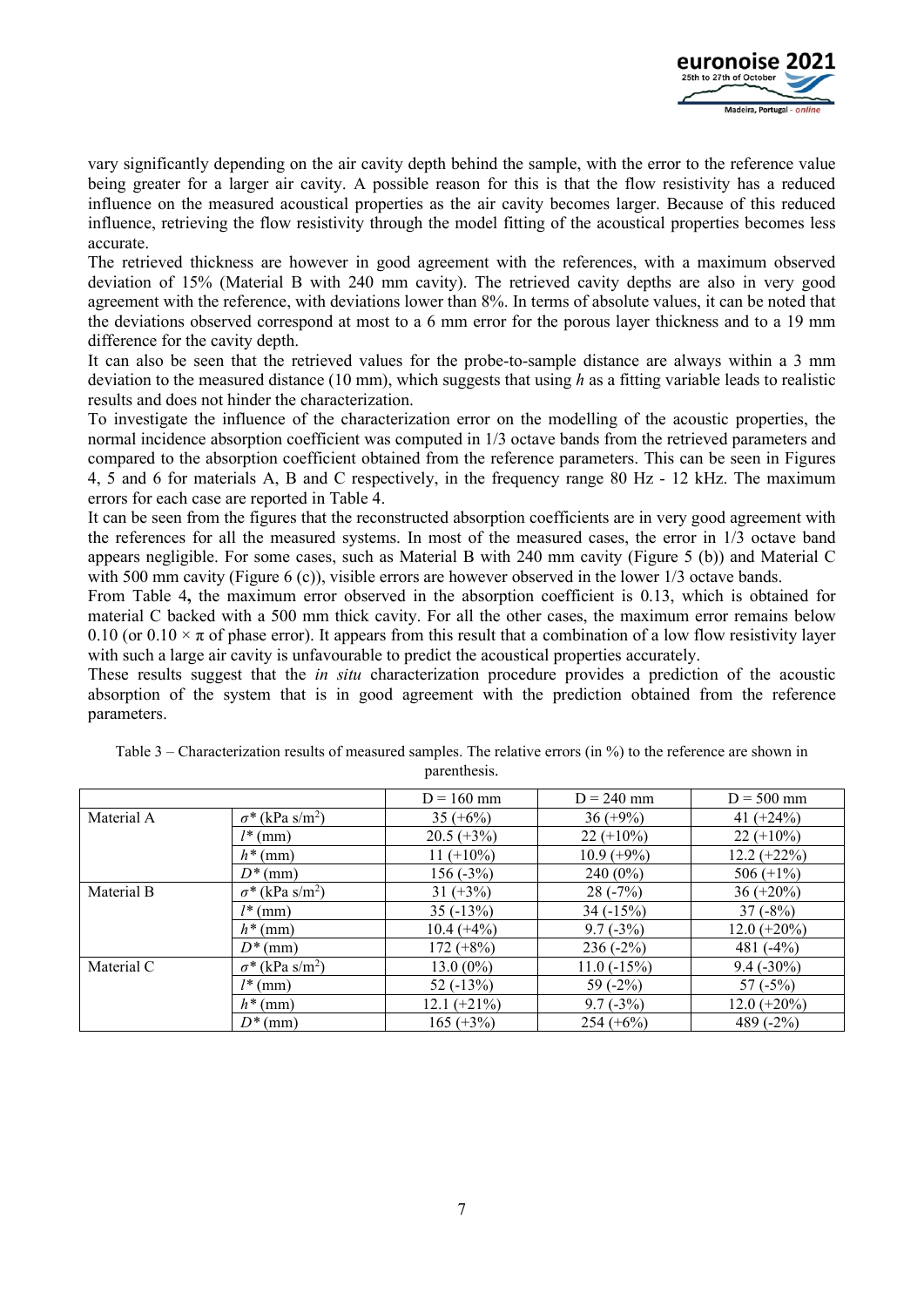

|                   | Material A         |                            | Material B         |                    | Material C                 |                    |                 |                               |                    |
|-------------------|--------------------|----------------------------|--------------------|--------------------|----------------------------|--------------------|-----------------|-------------------------------|--------------------|
|                   | $\varepsilon( R )$ | $\epsilon(\varphi(R))/\pi$ | $\epsilon(\alpha)$ | $\varepsilon( R )$ | $\epsilon(\varphi(R))/\pi$ | $\epsilon(\alpha)$ | $\epsilon( R )$ | $\varepsilon(\varphi(R))/\pi$ | $\epsilon(\alpha)$ |
| $160$ mm<br>$D =$ | 0.05               | 0.03                       | 0.04               | 0.05               | 0.04                       | 0.06               | 0.10            | 0.07                          | 0.06               |
| $D = 240$ mm      | 0.08               | 0.06                       | 0.04               | 0.13               | 0.05                       | 0.07               | 0.08            | 0.09                          | 0.08               |
| $D = 500$ mm      | 0.08               | 0.06                       | 0.07               | 0.09               | 0.04                       | 0.05               | 0.13            | 0.1                           | 0.13               |

Table 4 – Maximum error of the reconstructed acoustical properties to the reference, computed in 1/3-octave bands.



Figure 4 – Reference and reconstructed absorption coefficients of the porous layer backed by an air cavity (normal incidence) featuring material A with different cavity depths: 160 mm (a), 240 mm (b), 500 mm (c).







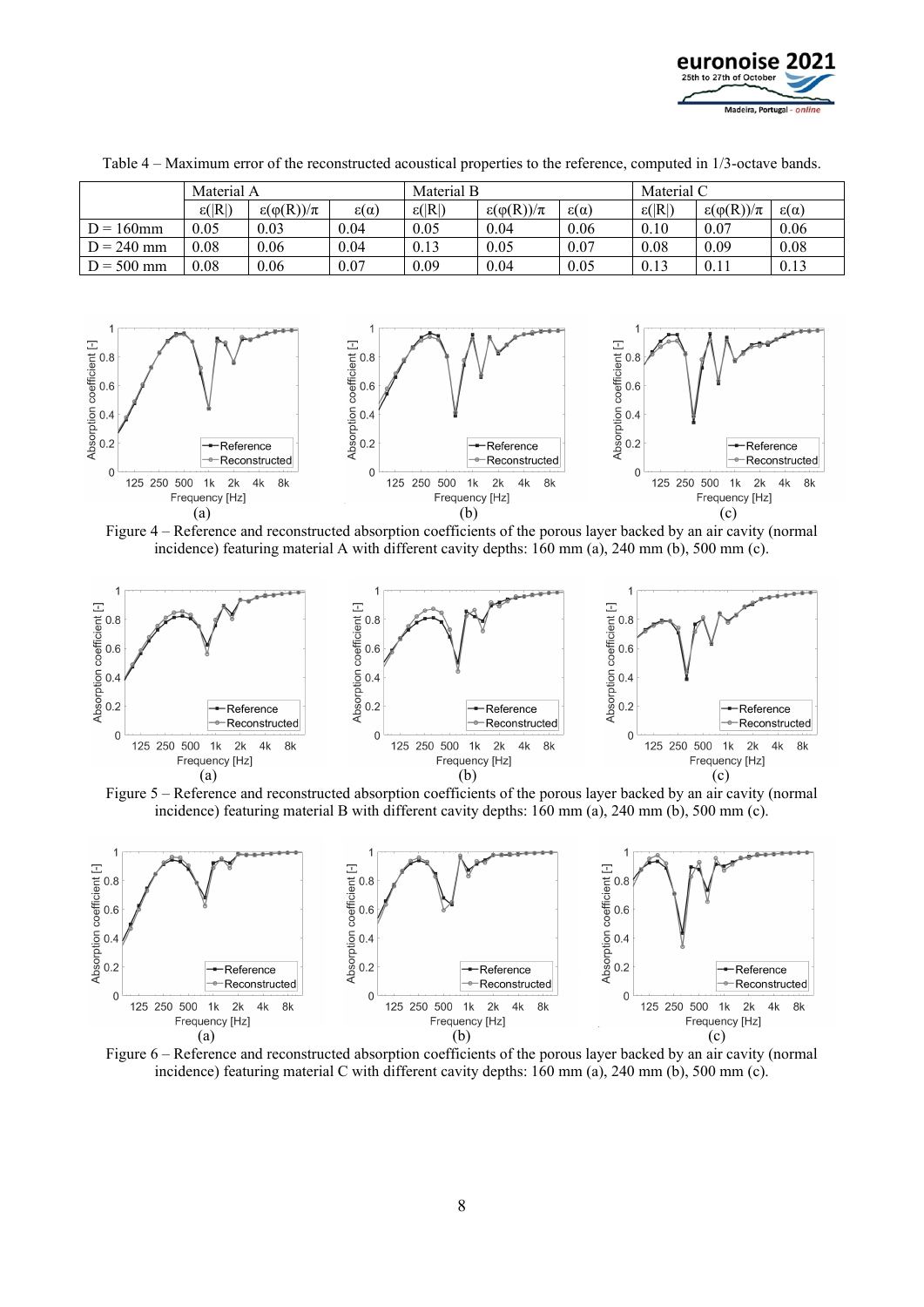

# **5 Conclusion**

In this work, a method to *in situ* characterize a porous panel backed by a large air cavity is proposed. It consists of PU probe measurement, followed by a model-fitting procedure and a resonance analysis.

The procedure was used to characterize 9 combinations of porous layers backed by air cavities.

Experimental results show that the method allows an accurate estimation of the porous layer thickness and cavity depth, the maximum deviation being around 15%. Greater deviations, up to 30% were observed for the retrieved flow resistivity. This flow resistivity error was observed to increase with the air cavity depth of the measured system, regardless of the porous layer used.

Despite these deviations in retrieved parameters, the error in terms of predicted absorption coefficient, which was computed in  $1/3$  octave bands for normal plane wave incidence, remained small in all cases measured. The maximum error was observed about 0.13, and all the significant errors were found below the 500 Hz octave band. This result suggests that the proposed method to characterize suspended ceiling systems leads to accurate estimation of the acoustic properties, especially in the high-frequency region.

A natural continuation of this work is the characterization of coated porous materials, as most commercially available acoustic materials (wall absorbers or ceiling tiles) are covered with fabric.

# **Acknowledgements**

This project has received funding from the European Union's Horizon 2020 research and innovation programme under the Marie Sklodowska-Curie grant agreement number 721536.

# **References**

- [1] M. Vorlander. Computer simulations in room acoustics: Concepts and uncertainties. *The Journal of the Acoustical Society of America*, 133(3):1203–1213, 2013.
- [2] *ISO 10534-2, Acoustics Determination of sound absorption coefficient and impedance in impedance tubes Part 2: Transfer-function method*. International Organization for Standardization, Geneva, Switzerland, 1998.
- [3] E. Brandao, A. Lenzi, and S. Paul. A review of the in-situ impedance and sound absorption measurement techniques. *Acta Acustica united with Acustica*, 101(3):443–463, 2015.
- [4] M. Li, W. Van Keulen, E. Tijs, M. Van De Ven, and A. Molenaar. Sound absorption measurement of road surface with in-situ technology. *Applied Acoustics*, 88:12–21, 2015.
- [5] Nolan. Estimation of angle-dependent absorption coefficients from spatially distributed in situ measurements. *The Journal of the Acoustical Society of America*, 147(2):EL119–EL124, 2020.
- [6] M. Ottink, J. Brunskog, C.-H. Jeong, E. Fernandez-Grande, P. Trojgaard, and E. Tiana-Roig. In situ measurements of the oblique incidence sound absorption coefficient for finite sized absorbers. *The Journal of the Acoustical Society of America,* 139(1):41–52, 2016.
- [7] A. Richard, E. Fernandez-Grande, J. Brunskog, and C.-H. Jeong. Estimation of surface impedance at oblique incidence based on sparse array processing. *The Journal of the Acoustical Society of America*, 141(6):4115–4125, 2017.
- [8] B. Briere, D. L. Hosseraye, and M. Hornikx. Broadband Acoustic Material Characterization by Means of in-Situ Measurements and Impedance Model Fitting. *Forum Acusticum 2020*, pages 115–121, 2020.
- [9] M. Garai, P. Guidorzi, Europeam methodology for testing the airborne sound insulation characteristics of noise barriers *in situ*: Experimental verification and comparison with laboratory data. *The Journal of the Acoustical Society of America* 108 (3), 2000.